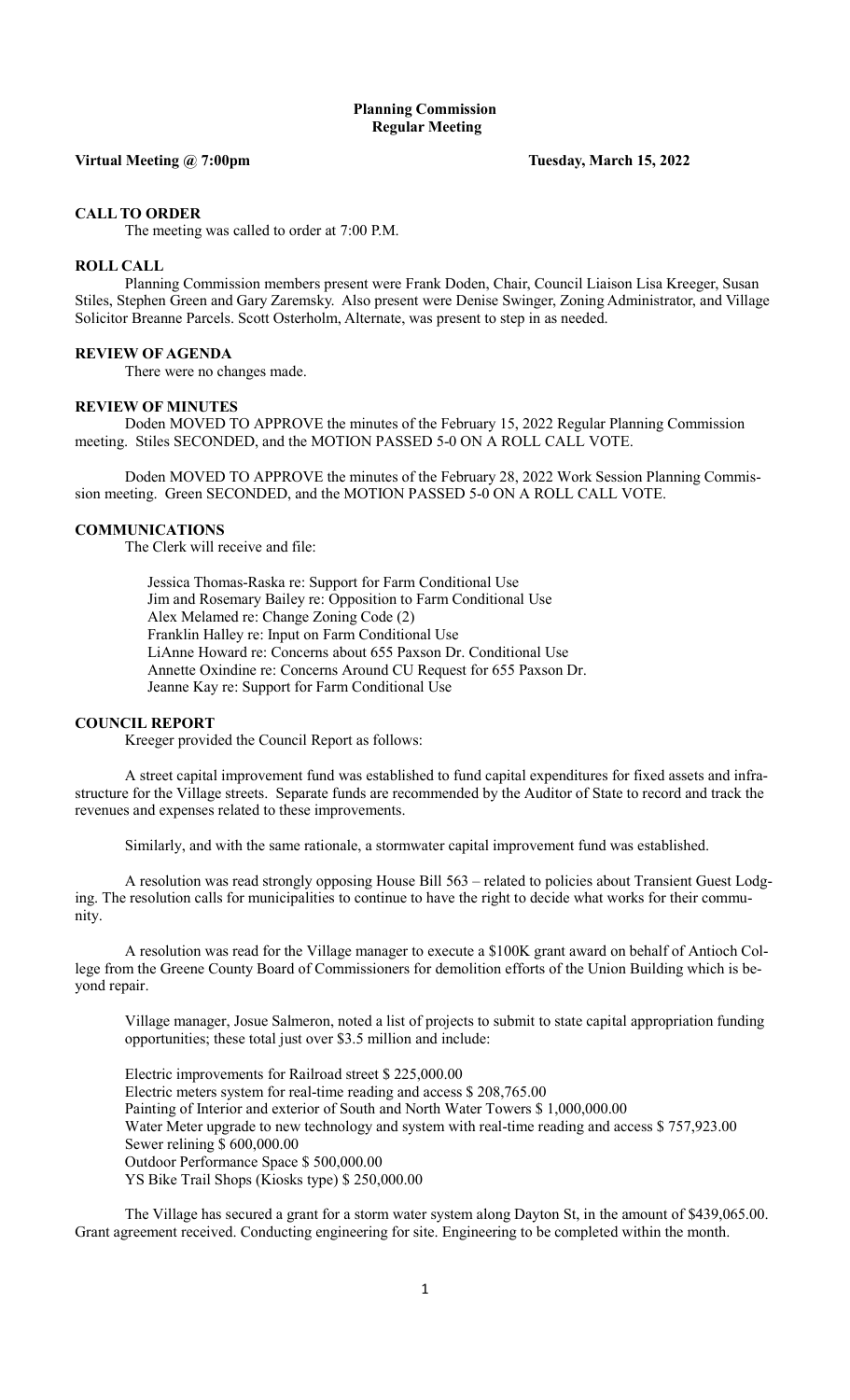# CITIZEN COMMENTS

There were no Citizen Comments.

## CONSENT AGENDA

Cresco Minor Subdivision – Replat of CBE/Commerce Park – 1130 Springs Way.

 Kreeger MOVED and Green SECONDED a MOTION TO APPROVE the Consent Agenda. The MO-TION PASSED 5-0 ON A ROLL CALL VOTE.

# PUBLIC HEARINGS:

1) Conditional Use Application – R-B, Moderate Density Residential District – Rose Pelzl has submitted a conditional use application to operate a farm at her property located at 944 S High Street – Chapter 1248 Residential Districts, Chapter 1262 Conditional Uses, Chapter 1284.08 Definitions – E-F-G

Greene County Parcel ID#F19000100080024300; F19000100070000500; F19000100070000400; F19000100070000300; F19000100070000200; F19000100070000100; F19000100080025000; F19000100080025100; F19000100080025200; F19000100080025300; F19000100080039400; F19000100080039700; F19000100080039600; F19000100080039500.

Stiles RECUSED from the hearing, due to potential conflict of interest. Osterholm joined the meeting as the Alternate.

Swinger introduced the hearing, reading portions of her report as follows:

The zoning code allows farms in residential districts as a conditional use. In order to determine the criteria for a farm, staff checked the definitions in Chapter 1284. Section 1284.08 states, "Farm. Any parcel of land containing at least **three acres** which is used for gain in the raising of agricultural products, livestock, poultry or dairy products, including farm structures within the prescribed limits and the storage of farm equipment. Riding stables, dog kennels, establishments for the raising of furbearing animals and retail sales buildings offering products not produced on the premises shall not be considered a farm."

 Rose Pelzl has provided a detailed description of her farm operation. The main lot is 6.7 acres with additional smaller lots and vacated alleys totaling 1.5 acres for a total farm area of 8.2 acres. Her plan includes building a farm store with an entrance from S. High Street. The proposed size of the building is 900 sq.ft., with 450 sq. ft. reserved for retail space. The remaining area will include a kitchen for processing products from the farm. This area will also include meeting space for agricultural-focused meetings. Although she lists a variety of products to sell produced from the farm, such as eggs, honey, maple syrup, preserves, jams, herbal tea mixes and soaps, there will also be items sold from other local producers, such as locally grown vegetables.

The land use will be for a variety of activities, including a garden area, planting of various types of berries and nuts, hens for egg production and honeybee hives. She is asking for consideration of a small number of goats or pigs. Planning Commission should further explore these activities to ensure noise and odors will not be a concern for adjacent and abutting neighbors.

Swinger noted that Pelzl has applied for a total of 180 chickens.

Swinger noted neighbor concerns received, those regarding: items on the property that they believe are in violation of the zoning or criminal code; concern regarding noise or odor from livestock.

Swinger noted that Pelzl does not intend to keep roosters.

Green asked how much latitude is permitted with regard to the farmstand sales, specifically what all has to be produced on the farm and what could be brought in.

Kreeger echoed Green's questions regarding farmstand sales.

Parcels looked up the code, and addressed the question regarding items offered for retail, stating that the Village code does not directly address this.

Pelzl commented that items for sale at the stand would be locally produced only.

Pelzl read a statement, noting that she has taken the past two years to research and reflect upon the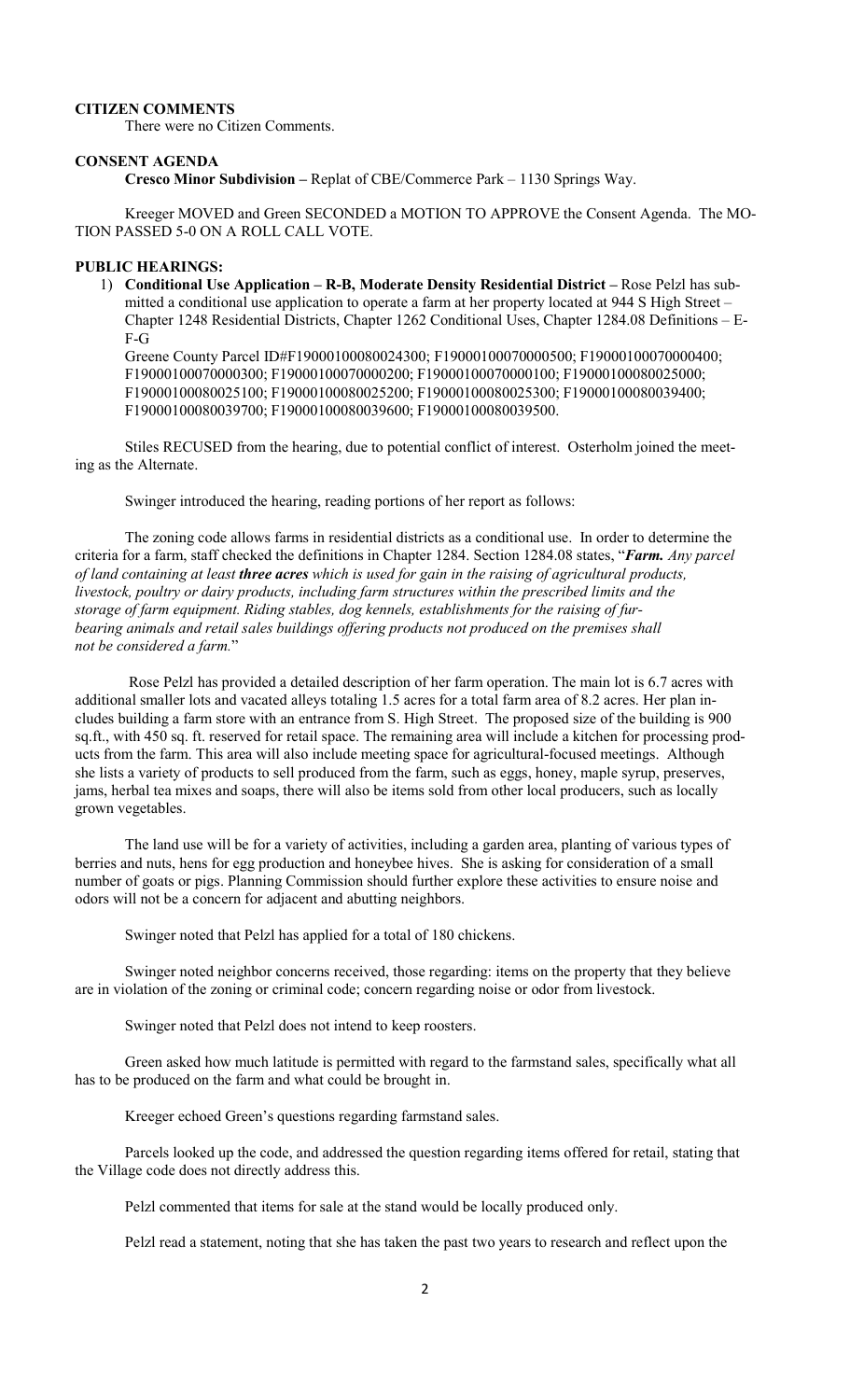best use for the land, of which she considers herself a steward. The land has been in her family since purchased by her great-great grandfather, who purchased it from the founder of the Village. She noted that she is not intending to run the farm at a profit, but so that she is able to pay property taxes. She noted that she has sold off lots piecemeal over the last several years in order to pay those taxes, and this is not sustainable.

Pelzl stated that she is not opposed to offering housing on the property at some point, but if so would like those to center around the farm function of the property.

Pelzl noted that the number of chickens she is requesting permission for has to do with the economy of scale, and reiterated that she will cull out the roosters.

Pelzl remarked several times that she is willing and ready to respond to any issues with neighbors should they arise.

Pelzl stated that she is withdrawing her request to permit pigs and goats, and that she might return in the future to request this.

Pelzl noted that she has been enrolled in the Heartland Farm Beginnings Program through OEFFA (Ohio Ecological Food and Farm Association), a year-long program to prepare new farmers. She stressed that she wants to "do everything right".

Pelzl stated that six spots for the farm store should be plenty, given that the farm stand is meant for locals.

Pelzl offered to meet with the Bailey's through mediation if needed. She acknowledged the Baileys' request that she provide a 100' buffer, and offered instead a buffer of 50', in which there would be no chickens, but would contain fruit bushes and trees.

Zaremsky asked for clarification from Swinger as to process if Pelzl wishes later to have pigs and/or goats. He asked whether parcels of land can continue to be sold off as residential in the future. He asked for clarification regarding what can be sold at the farmstand. Finally, Zaremsky opined that six parking spaces seemed to him to be inadequate for the farm as a whole, given the possible number of workers and/or customers and lack of on-street parking.

Zaremsky asked whether the property is currently in violation, given the items now on the property, and stated that he would like to know if the violations need to be addressed prior to PC action on the farm request.

Swinger responded, stating that indeed, Pelzl would need to return to PC for permission to add goats and pigs to the use.

Swinger stated that Pelzl can continue to parcel off properties in the future, or could plat out the entire area as a major subdivision.

Swinger commented that there is no clear definition of "farm stand" in the zoning code.

Parcels commented that the farm stand must be "accessory to" the farm use, and as such could certainly sell some items not created on the farm.

Swinger stated that she is "not a fan" of increasing the required number of parking spaces, and noted that Herman Street extends to the rear of the farm, and additional parking could easily occur there.

Swinger stated that it could be a condition of approval that the complaints (such as junked cars) be addressed. Swinger stated that she has photos and one complaint on file at present, and intends to speak with the Police Chief about the complaints.

Swinger noted the presence of the partially intact original Carr Nursery greenhouse, as well as a burnt out garage.

Parcels pointed out that the junk car ordinance (660.07) was not passed until January of 2020, just prior to the pandemic, which slowed citations dramatically.

Swinger commented that there have been complaints in the past, with no action taken by the Village.

Doden asked Pelzl to respond to parking concerns.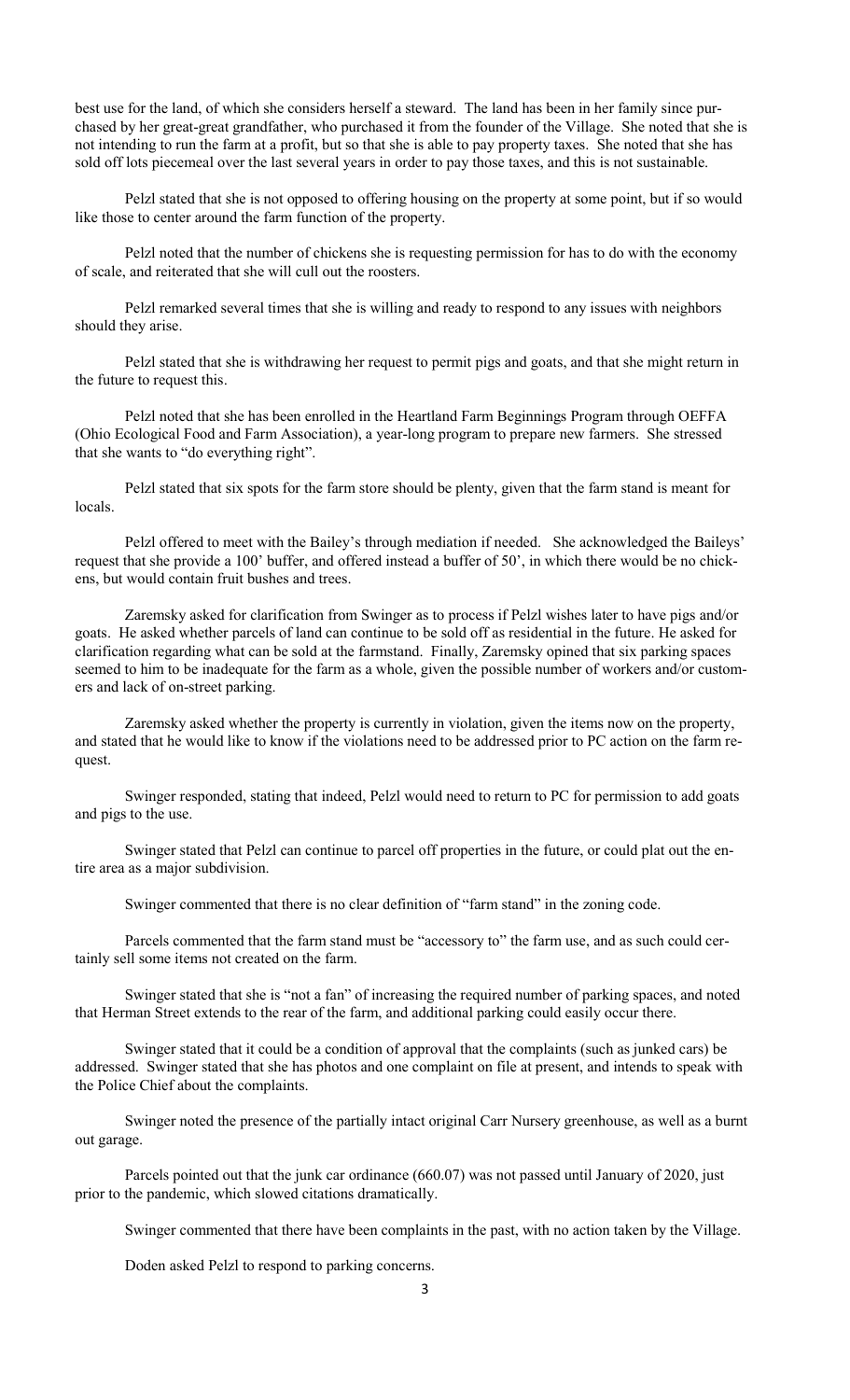Pelzl stated that the farm store is not meant as a "huge draw".

 The parking discussion continued for several minutes, with Pelzl indicating that she sees the current number of spots as sufficient, but that there are other areas that could be converted to parking spaces if future needs occur.

 Green received the information that Pelzl, her partner, and Pelzl's mother are the three trustees of the land.

 Green commented his discomfort that Pelzl intends to run the farm on a not-for-profit basis and that she does not have a business plan. He added that he sees myriad safety concerns.

 Pelzl responded that she is taking the farm readiness class, and has a farm mentor. She commented that she has put a lot of thought into the request to facilitate the property as self-sufficient. She added that the plan speaks to her sense of sustainability and community.

 Green pressed the question, speculating as to "what will happen if you don't make enough money," and asserting that Pelzl would let violations and unsafe conditions abound.

 The Clerk asked the Solicitor to weigh in as to the appropriateness of this line of questioning, noting that is unprecedented.

 Parcels stated that Planning Commission cannot base a decision on whether or not they believe the business will thrive. Conditions for approval, she noted, are contained in 1262.04.

 Green argued that conditions for approval include potential impact on property values and the neighboring community. He received confirmation that if he believes the use will negatively impact property values, he can make a record of this opinion and can vote against approval of the use.

Parcels noted that there are no specific conditions listed in the zoning code for farms.

 Green argued his opinion that there are potential safety issues. He asked Pelzl if she had ever raised bees or chickens. He asked whether the proposed fencing would work.

 Pelzl affirmed that she has raised chickens and bees, and will be diligent in restraining the chickens. People will not be permitted to wander into all areas of the farm, she added. She will be following recommended practices.

Green stressed his opinion that there will be hazards.

 Kreeger commented that children and others will be kept safe in the usual ways, and that chickens will be fenced.

 Kreeger received clarification that plants will be grown within the buffer mentioned above, but that no bees or chickens will be contained there.

 Osterholm received confirmation that the chickens will be contained. He asked whether the former greenhouse area will be cleaned up.

Pelzl stated that she intends to clean up the glass from the greenhouse currently on the property.

 Doden noted neighbor concerns regarding damaged buildings and abandoned cars, which he commented would likely be addressed during the public hearing.

# Doden OPENED THE PUBLIC HEARING.

 Susan Stiles spoke as a neighbor, stating that she understands the challenge of trying to maintain a property in the Village. Just south of the property, she said, is farmland, and the concept of a farm in this location "just seems to fit into the village." Stiles stated her objection to pigs, but stated that she and her husband are happy to permit up to 250 chickens on the farm. Stiles commented that no other applicants for conditional uses have been required to submit business plans. She added that PC needs to be consistent on parking, and has not typically required parking over that required by the zoning code.

 Stiles ended with an offer from her husband to assist Pelzl in any way possible in cleaning up the property.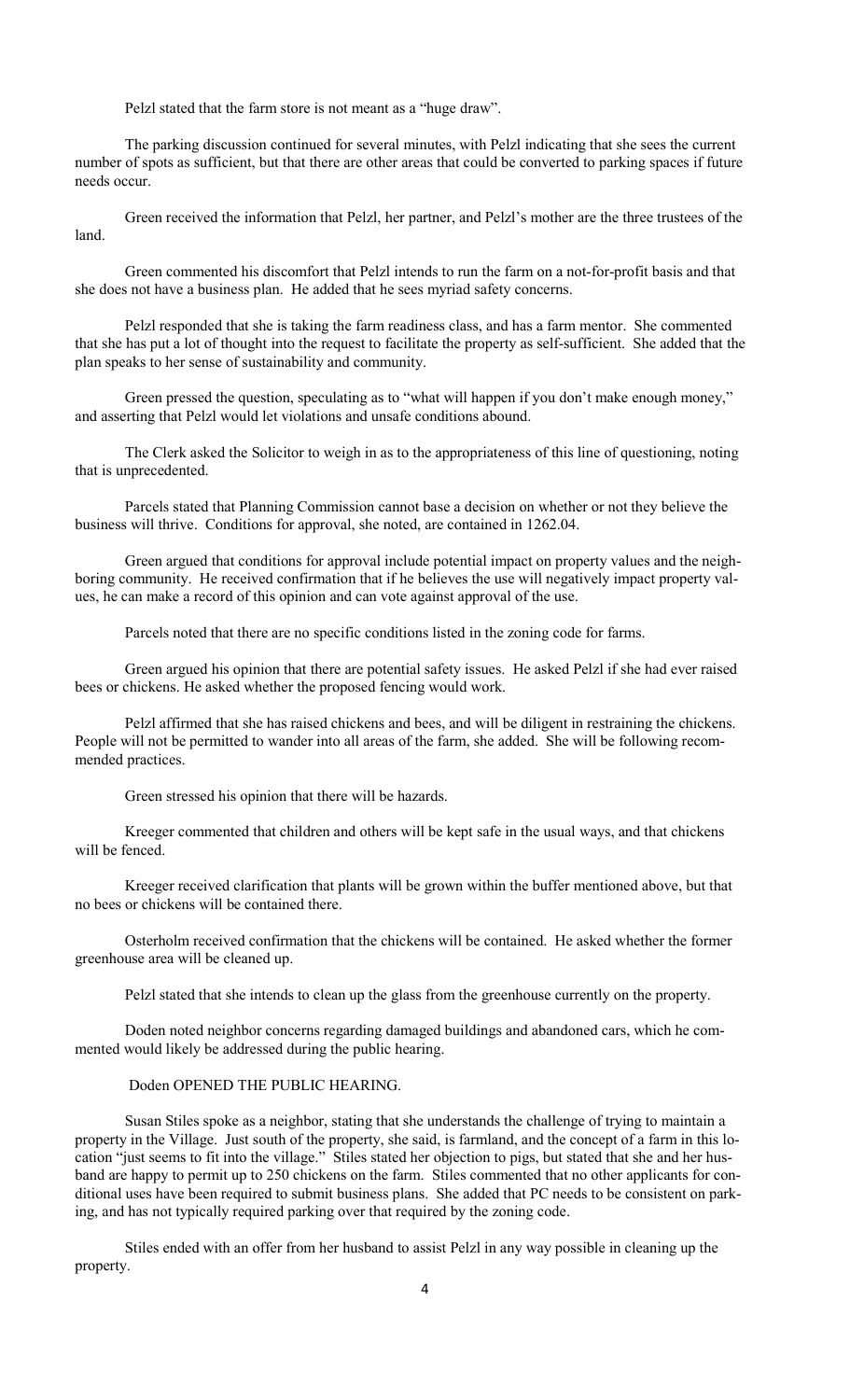Jim Bailey stated that he and his wife are "generally receptive" but stated that there are three trustees—two in addition to Pelzl—and asked who would be held responsible for compliance. He added that the property has cleanup needs dating from the Xenia tornado, with many going back many years. He stated that this informs his skepticism regarding compliance. Bailey reiterated his desire for a 100' "setback" from the Bailey property line. He reiterated his concerns regarding compliance.

 Rosemary Bailey voiced concern regarding runoff of contaminated water onto their property, and of rats "due to storage of possible feed". She added that there might be many more than the permitted number of chickens. She expressed traffic concerns. Finally, Bailey expressed concern that the farm will grow larger.

 Kate Hamilton called in support of the farm use and of Pelzl, stating that she would much rather see this than a large development from an outside developer.

 Krista Magaw, a near neighbor, voiced her support for the use. She acknowledged that parking can be an issue on that end of High Street, but added that the Herman Street extension is a viable option. Magaw noted that Pelzl has been consulting with and talking with her neighbors, and is also working with the Natural Resources Conservation Service, an organization about which Magaw spoke highly.

 Dustin Maple spoke in support of the use and of Pelzl, noting that she has been diligent in her planning efforts and is highly invested in the community. Maple remarked upon the need for local food sovereignty. Maple offered to assist in cleanup efforts.

 Jordan Maple remarked that Pelzl has consulted her regarding urban farming, and commented that Pelzl is being diligent in planning for the highest number of animals. Maple commented that changes will be incremental and well managed.

 Jessica Thomas commented as a citizen, supporting Pelzl and pointing out the inappropriateness of questioning Pelzl or making requirements of her in a manner not consistent with previous requesters. Thomas offered her time and funds in order to support the farm's success.

 Megan Bachman of Agraria spoke in support of Pelzl and offered the resources of Agraria. Bachman spoke of the importance of regenerative agriculture and local food sources. Bachman noted food insecurity within the village which the farm could help to address. Bachman noted the fit of the farm use with village values. Bachman added that Agraria's research into their own farm store revealed that under Ohio law, the use cannot be denied if at least 50% of the goods sold are produced on the farm.

 The Clerk noted that she has received three letters, two in support (Laura Curliss, if the area is cleaned up and brought into zoning compliance first) and Jeanna Gunderkline, and one misperceiving the request as a variance (Katie Main).

Doden CLOSED THE PUBLIC HEARING.

 Kreeger MOVED TO APPROVE THE APPLICATION FOR CONDITIONAL USE FOR FOREST VILLAGE FARM WITH THE FOLLOWING CONDITIONS:

- Current complaints are resolved if found to be present.
- Chickens and bees only: no pigs, goats or other "farm aninmals".
- A 100' buffer with the neighboring boundary in which there will be no chickens kept.
- Hens only: no roosters permitted

Pelzl commented that she would like to respond by removing the two lots on which there are cleanup needs from the application. She explained that she would rather work with the Planning office to resolve those matters and not have the farm process affected by the need for the property cleanup.

Pelzl stated that she needs the funds from the farm to move forward, and cannot both clean up the property and wait to begin farming.

Kreeger restated her motion at the request of Zaremsky.

 Kreeger responded to a question from Zaremsky, stating that inclusion of the cleanup need is meant to respond to safety concerns expressed during the meeting.

Doden SECONDED.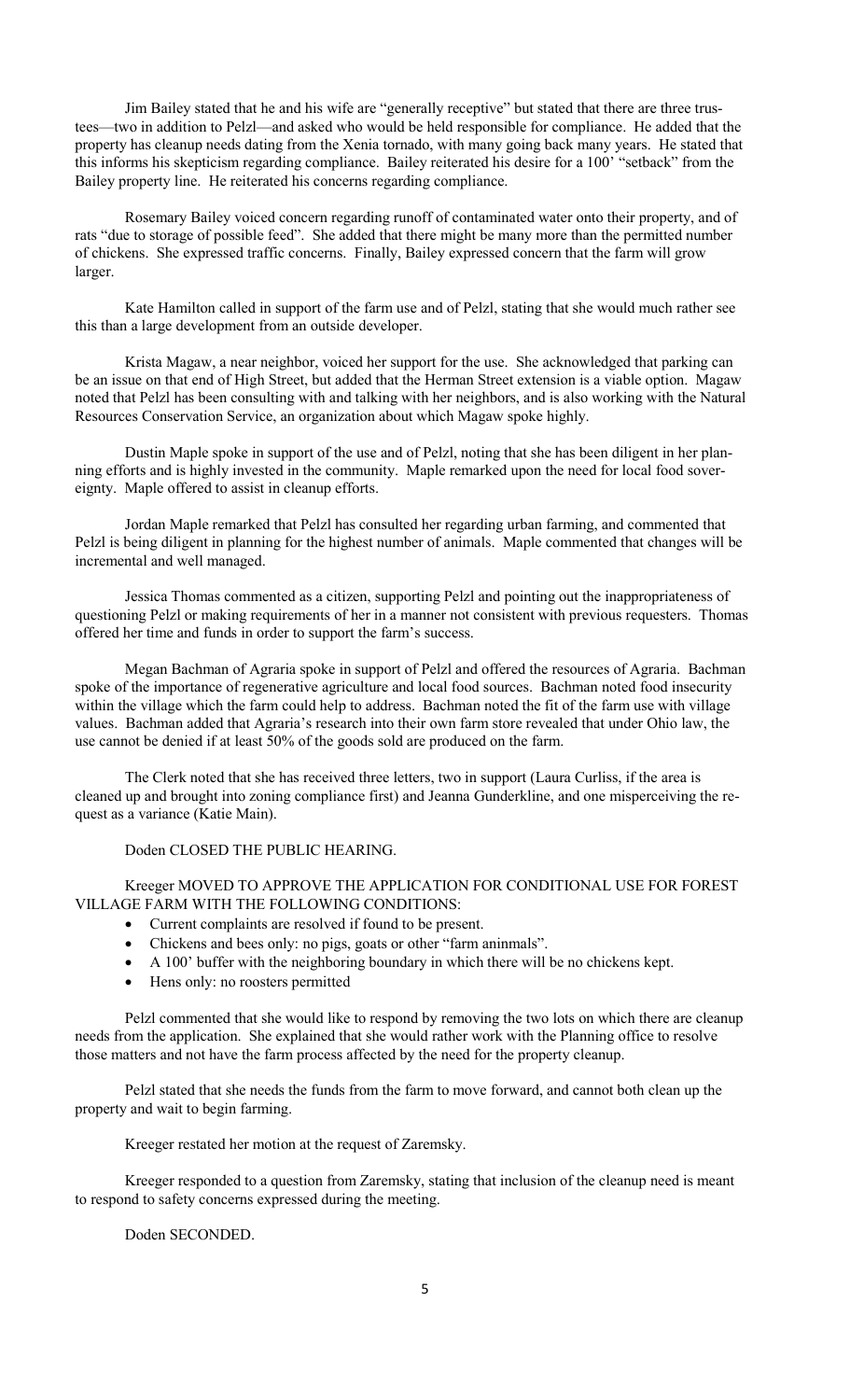Zaremsky received confirmation that she would walk the property and issue citations for all but the junk cars, which would be cited by the Police Department.

Kreeger responded to a query from Osterholm, stating that her original motion stands.

The Clerk repeated Kreeger's motion and CALLED THE ROLL.

The MOTION PASSED 4-1, with Green voting against.

Conditional Use Application – R-A, Low Density Residential District – Joel Levinson has submitted an application to operate a transient guest lodging establishment at 655 Paxson Drive – Chapter 1248 Residential Districts, Chapter 1262 Conditional Uses. Greene County Parcel ID# F19000100050024100.

Swinger explained the request as follows, first noting that there are no transient guest lodging establishments located within 500 feet of this property.

The property is the owner's primary residence. The home will be used as a transient guest lodging establishment when the owner travels. Because Mr. Levinson works remotely, he can do it anywhere and he plans to travel and rent his home out at times. The home does need to be owner-occupied to be eligible for the use.

Mr. Levinson expects to rent it out 10 to 20 percent of the time, which averages to 36 - 72 days of the year. The applicant will need to submit documentation showing proof of residency prior to issuance of the TGL permit.

Swinger noted having received several neighbor concerns, including on-street parking and occupancy limits (large parties/gatherings and associated noise).

Kreeger stated that she had received a concern that the home is already listed on AirBnB, and is advertised for rental "up to a year".

Swinger commented that pre-listing the rental has not previously been held against the homeowner, since applicants aren't always aware of the permitting requirement.

Stiles noted that street parking is public parking, and if the applicant is providing adequate off-street parking for renters, nothing more should be required.

Swinger clarified for Zaremsky that indeed, there is no approval needed for provision of a year-long rental.

Joel Levinson addressed concerns. He stated that his wife had indeed listed the home prior to approval, in preparation for rental over the summer months. He confirmed that if they found a person who wanted to rent for an entire year they would likely accept that option and "take a sabbatical year".

Levinson related the family's housing history, affirming that the house is their family home, and they wish to rent out the home to supplement their income. He stressed that he does not intend to permit the home to be used for partiers, given that it is their family home.

Doden OPENED the PUBLIC HEARING.

Hearing nothing, Doden CLOSED THE PUBLIC HEARING.

Stiles MOVED TO APPROVE THE REQUEST FOR A TGL, WITH THE CONDITIONS THAT-PROOF IS PROVIDED THAT THE ADDRESS IS THE OWNER'S PRIMARY RESIDENCE, AND THAT THE RESIDENCE PASS INSPECTION FROM MTFR. Green SECONDED, and the MOTION PASSED 5- 0 ON A ROLL CALL VOTE.

Text Amendments -The Village of Yellow Springs is applying for text amendments to the zoning code to comply with current State of Ohio requirements and/or to remove outdated references:

 Repeal and Replace Chapter 1022 Numbering of Buildings to Chapter 204 Official Standards – moving addressing of buildings to Chapter 204 Official Standards, and updating the language.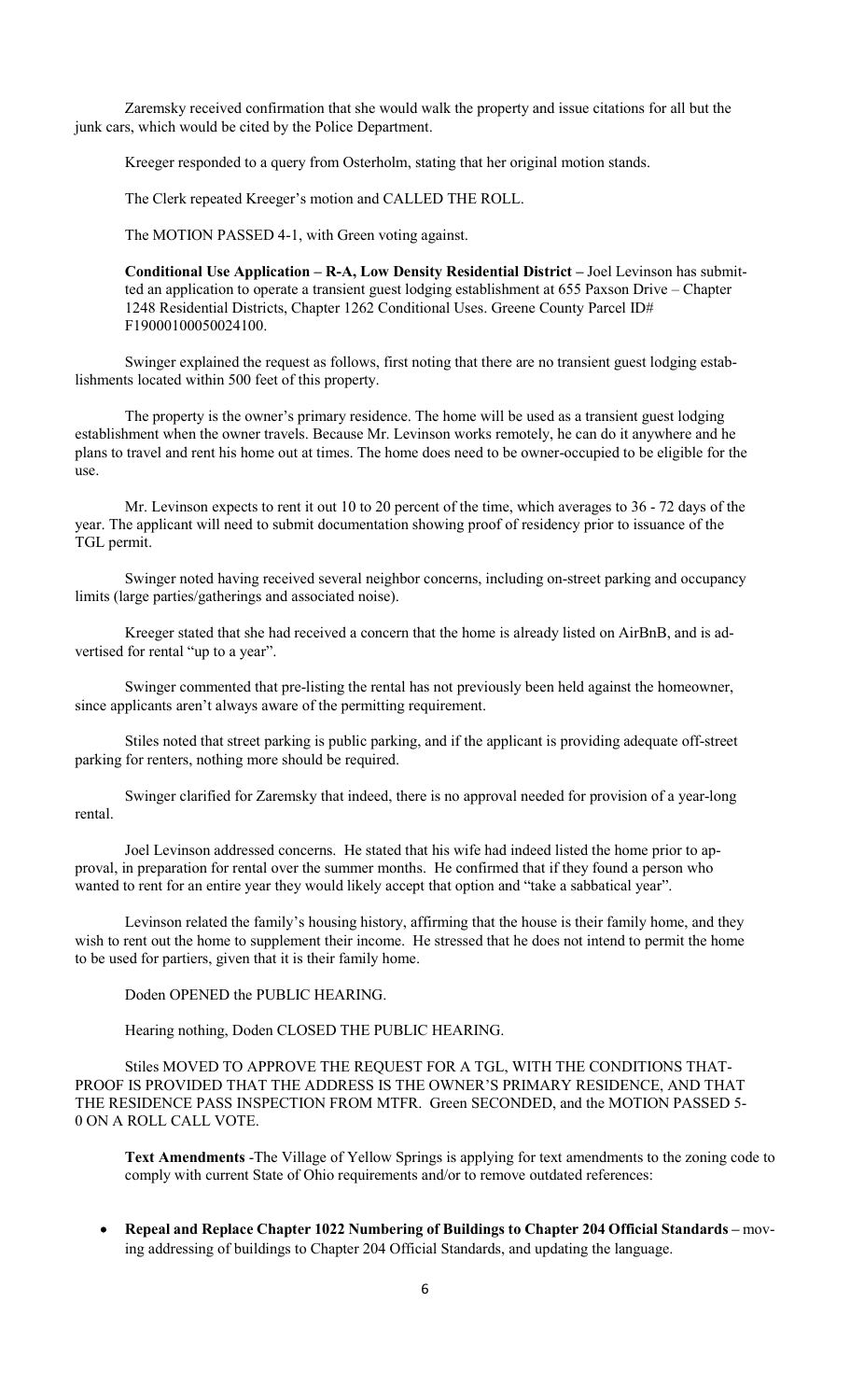Parcels stated that the standards are simply being moved from the Utilities portion of the Zoning code to the Standards portion of the code.

Doden OPENED THE PUBLIC HEARING. There being no comment, Doden CLOSED THE PUBLIC HEARING.

Stiles MOVED to REPEAL AND REPLACE CHAPTER 1022 NUMBERING OF BUILDINGS TO CHAPTER 204 OFFICIAL STANDARDS; MOVING ADDRESSING OF BUILDINGS TO CHAPTER 204 OF-FICIAL STANDARDS, AND UPDATING THE LANGUAGE. Kreeger SECONDED, and the MOTION PASSED 5-0 ON A ROLL CALL VOTE.

Amend Chapter 1226 – 1226.02 Submission and Action on Preliminary Plats, updating the language, 1226.06 (c) Utilities Review, requiring verification with Public Works that utilities are ready at site, 1226.13(d) Replats – fees, 1226.13 (e) – clarifying the language.

Parcels introduced the all of the proposed amendments, stating that she had advised Planning Commission in February 2021 based on case law updates from the Ohio Supreme Court and Second District Court of Appeals that the Village should consider amendment to certain sections of Chapter 1226 – Subdivision Regulations to comply with ORC 711.09, which has a 30-day deadline for action on plats unless the plat applicant agrees otherwise.

Section 1226.02 is an acknowledgement by applicants that the next available regularly scheduled Planning Commission meeting is the earliest date the Village can act while also complying with open meetings and notice requirements. It does not change the timing of the plat submittal to the Planning & Zoning office, which will continue to be 25 days ahead of the next Planning Commission meeting. It also includes language from ORC 711.09 stating that if the Village fails to act within 30 days from the date of submission ("submission" being the same date as the regularly scheduled Planning Commission meeting), unless the applicant otherwise agrees to tabling or other delays, the plat is deemed approved by Ohio law.

Section 1226.06(c) is the addition of a Utilities Review. This language states that for all subdivisions creating new buildable lots, applicants are required to provide proof that sewer laterals conform to regulation, as well as other utilities, such as electric. This change is due to a recent situation with a lot split where the owner was informed that the overhead electric line would need to be moved underground. This was not done and the owner no longer lives there.

Swinger added that Section 1226.13(e) needs further clarification to reflect this is a fee and not "in lieu of" a land dedication as would be appropriate for larger developments in major subdivisions. It also changes "units" to "lots". Because there is not an established park fund, the fees collected will go towards capital improvements at the nearest dedicated park to the new lots created under the minor subdivision requirements.

Staff also requests that Planning Commission discuss potential changes to the final plat approval (Section 1226.05) and consider whether additional language is needed specific to what Council is approving. For example, they are required to accept the dedication of the streets, utility easements, etc.

Doden OPENED THE PUBLIC HEARING for Text Amendments to Chapter 1226.

Sarah Sinclair Amend expressed concern that changes are being considered prior to a wholesale review of the code.

Doden CLOSED THE PUBLIC HEARING.

Kreeger MOVED TO APPROVE TEXT AMENDMENTS TO CHAPTER 1226.02 through 1226.07 as RECOMMENDED BY STAFF. Doden SECONDED, and the MOTION PASSED 5-0 on a ROLL CALL VOTE.

Amend Chapter 1440 – 1440.03 Authority of Village Manager, removing reference to Greene County Building Regulations

Swinger explained the proposed language, which removes reference to "Greene County" from the Building Regulations.